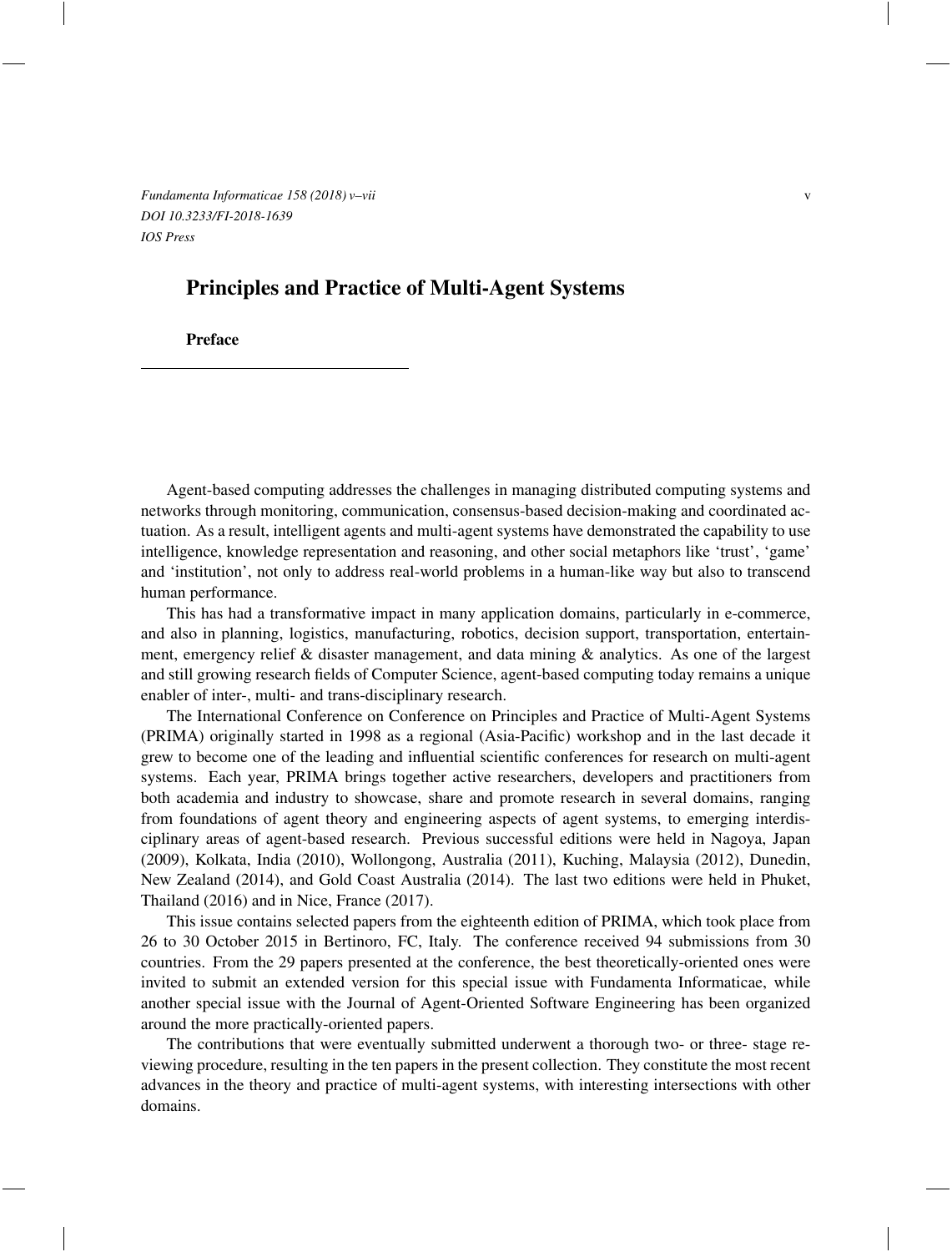Since agents are entities that reason and interact in a social environment, considerable research has been conducted in the last decades in multi-agent communication and dialogues. In *Multi-Party Persuasion: a Paraconsistent Approach*, Alina Powała and Barbara Dunin-Keplicz focus on conflicts of opinions resolved by a persuasion dialogue and on semantically deeper conflicts reaching to motivations of opinions. Their investigation leads to proposing deep persuasion dialogues for the resolution of conflicting motivations of opinions, resulting in the TalkLOG formal framework.

Other long-standing domain of interest for PRIMA are resource allocation and distributed constraint satisfaction and optimization. In *Strategy-proof Cake Cutting Mechanisms for All-or-nothing Utility*, Takamasa Ihara, Shunsuke Tsuruta, Taiki Todo, Yuko Sakurai and Makoto Yokoo consider the all-or-nothing utility function as a representative example of non-additive utility. Motivated by an incompatibility between envy-freeness and Pareto efficiency when each agent has all-or-nothing utility, the authors propose two strategy-proof mechanisms that satisfy Pareto efficiency: one based on the serial dictatorship mechanism, as well as another one which satisfies envy-freeness.

In *Leximin Multiple Objective DCOPs on Factor Graphs for Preferences of Agents*, Toshihiro Matsui, Marius Silaghi, Tenda Okimoto, Katsutoshi Hirayama, Makoto Yokoo and Hiroshi Matsuo address distributed constraint optimization problems (DCOPs), enabling to formalize applications as constraint optimization problems where variables and functions are distributed among agents. Focusing on a class of Multiple Objective DCOPs called Leximin AMODCOP, where multiple objectives for individual agents are optimized based on the leximin operator, the authors address the Leximin AMODCOPs on factor graphs that directly represent  $n$ -ary functions, proposing an exact, dynamic programming-based solution on factor graphs, as well as investigate several approximate/inexact algorithms for relatively dense problems.

The need to develop powerful and expressive frameworks that leverage the potential of agent theories for practical applications inspired several agent architectures, languages and environments. In *Programming Agent Deliberation Using Procedural Reflection*, Sam Leask and Brian Logan look into agent deliberation strategies, proposing a way to embed them into agent programs, enabling application-specific BDI deliberation strategies to be programmed in a simple way.

Another prolific recent line of research in the PRIMA scope is the relation between logics and game theory. In *The Long-Term Benefits of Following Fairness Norms under Dynamics of Learning and Evolution*, Emiliano Lorini and Rohland Mhlenbernd present a game-theoretic model of guilt in relation to sensitivity to norms of fairness. The authors focus on a specific kind of fairness norm according to which a fair society should be organized so as to admit economic inequalities to the extent that they are beneficial to the less advantaged agents. The paper uses evolutionary game theory to study the impact of the sensitivity to this fairness norm on the behavior of agents, to reveal that a great sensitivity to the fairness norm is beneficial in the long term, and that cooperativeness and fairness norm sensitivity can coevolve in a population of initially solely defectors.

A different perspective is instead provided by Chanjuan Liu, Fenrong Liu and Kaile Su in their work *A Dynamic-Logical Characterization of Solutions in Sight-limited Extensive Games*. There, the authors develop the DLS logic enabling a characterization of the solutions to these games. They also propose an algorithm for model checking DLS and discuss possible applications of the logic.

Distributed and preference-based agent reasoning is where work by Tiep Le, Trao Can Son, and Enrico Pontelli is positioned. In *Multi-Context Systems with Preferences*, the authors present an extension of the Multi-Context Systems (MCS) framework to allow the encoding of preferences at the level of the contexts. The work is motivated by the observation that a naive use of preference logics can lead to undesirable outcomes. To address this issue, the authors define weakly and strongly-preferred